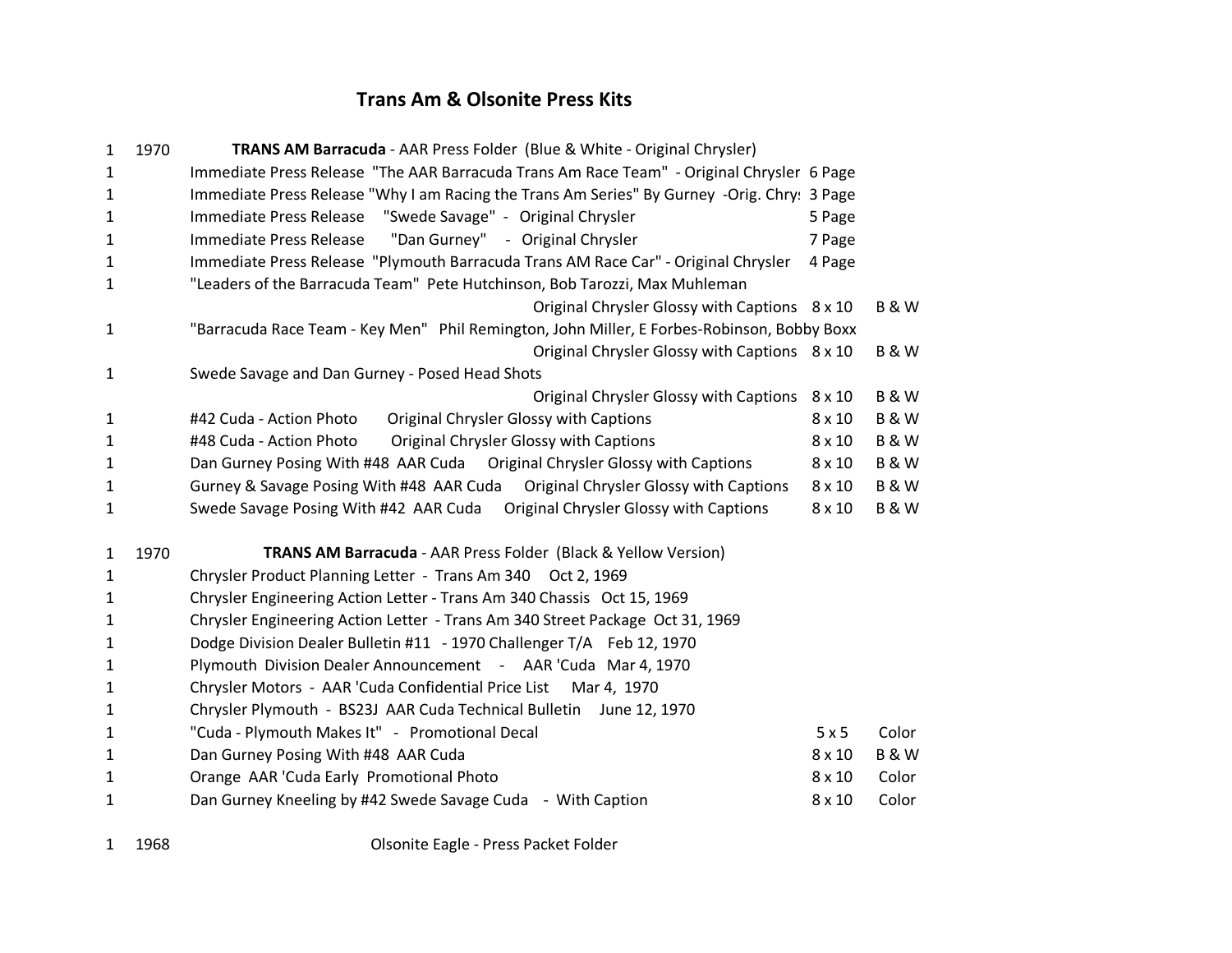| $\mathbf{1}$   |         | Olsonite Eagle Mailer - Detroit, MI.                                        |               |                |
|----------------|---------|-----------------------------------------------------------------------------|---------------|----------------|
| 1              |         | James P Chapman Press Release "Olson & Gurney Join Forces"                  |               |                |
| 1              |         | James P Chapman Biographical "Dan Gurney"                                   |               |                |
| 1              |         | James P Chapman Biographical "Denny Hulme"                                  |               |                |
| 1              |         | James P Chapman Biographical "All-American Racers, Inc"                     |               |                |
| 1              |         | James P Chapman Biographical "Oscar L (Ozzie) Olson"                        |               |                |
| 1              |         | James P Chapman Specifications "#42 and #48 Olsonite Eagles"                |               |                |
| 1              |         | Olson & Gurney Share a Microphone - Press Photo with Caption "Ozzie" Jacket | $8 \times 10$ | <b>B&amp;W</b> |
| 1              |         | Dan Gurney in Olsonite Eagle #48 - Press Photo with Caption                 | $8 \times 10$ | <b>B&amp;W</b> |
| 1              |         | Denny Hulme in Olsonite Eagle #42 - Press Photo with Caption                | $8 \times 10$ | <b>B&amp;W</b> |
| 2              | 1970    | Olsonite Eagle - Press Packet Folder                                        |               |                |
| 2              |         | James P Chapman Press Release "Gurney's New 1970 Olsonite Eagle"            |               |                |
| 2              |         | James P Chapman Press Release "All American Racers 5th Generation Eagle"    |               |                |
| 2              |         | James P Chapman Biographical "Dan Gurney"                                   |               |                |
| 2              |         | James P Chapman Biographical "Oscar L (Ozzie) Olson"                        |               |                |
| $\overline{2}$ |         | James P Chapman Specifications "48 and #42 Olsonite Eagles                  |               |                |
| 1              |         | Olson & Gurney After a Win - Press Photo with Caption                       | $8 \times 10$ | <b>B&amp;W</b> |
| $\mathbf{1}$   |         | Gurney with All-New 1970 #48 Eagle - Press Photo with Caption               | $8 \times 10$ | <b>B&amp;W</b> |
| 1              |         | Swede Savage Poses with #42 Eagle - Press Photo                             | $8 \times 10$ | <b>B&amp;W</b> |
| 1              | 1971    | Olsonite Eagle - Press Packet Folder                                        |               |                |
| 1              | (Early) | James P Chapman Press Release "Unser & 1971 Olsonite Eagle"                 |               |                |
| 1              |         | James P Chapman Biographical "Bobby Unser"                                  |               |                |
| 1              |         | James P Chapman Biographical "Dan Gurney"                                   |               |                |
| 1              |         | James P Chapman Biographical "Oscar L (Ozzie) Olson"                        |               |                |
| 1              |         | James P Chapman Specifications "#2 Olsonite Eagle"                          |               |                |
| 1              |         | Bobby Unser Close Up - Press Photo with Caption                             | $8 \times 10$ | <b>B&amp;W</b> |
| 1              |         | Unser in the All New #2 Olsonite Eagle - Press Photo with Caption           | $8 \times 10$ | <b>B&amp;W</b> |
| 1              | 1971    | Olsonite Eagle - Press Packet Folder                                        |               |                |
| 1              | (Late)  | James P Chapman Press Release "Bobby Unser & Jim Malloy"                    |               |                |
| 1              |         | James P Chapman Biographical "Jim Malloy"                                   |               |                |
| 1              |         | James P Chapman Biographical "Bobby Unser"                                  |               |                |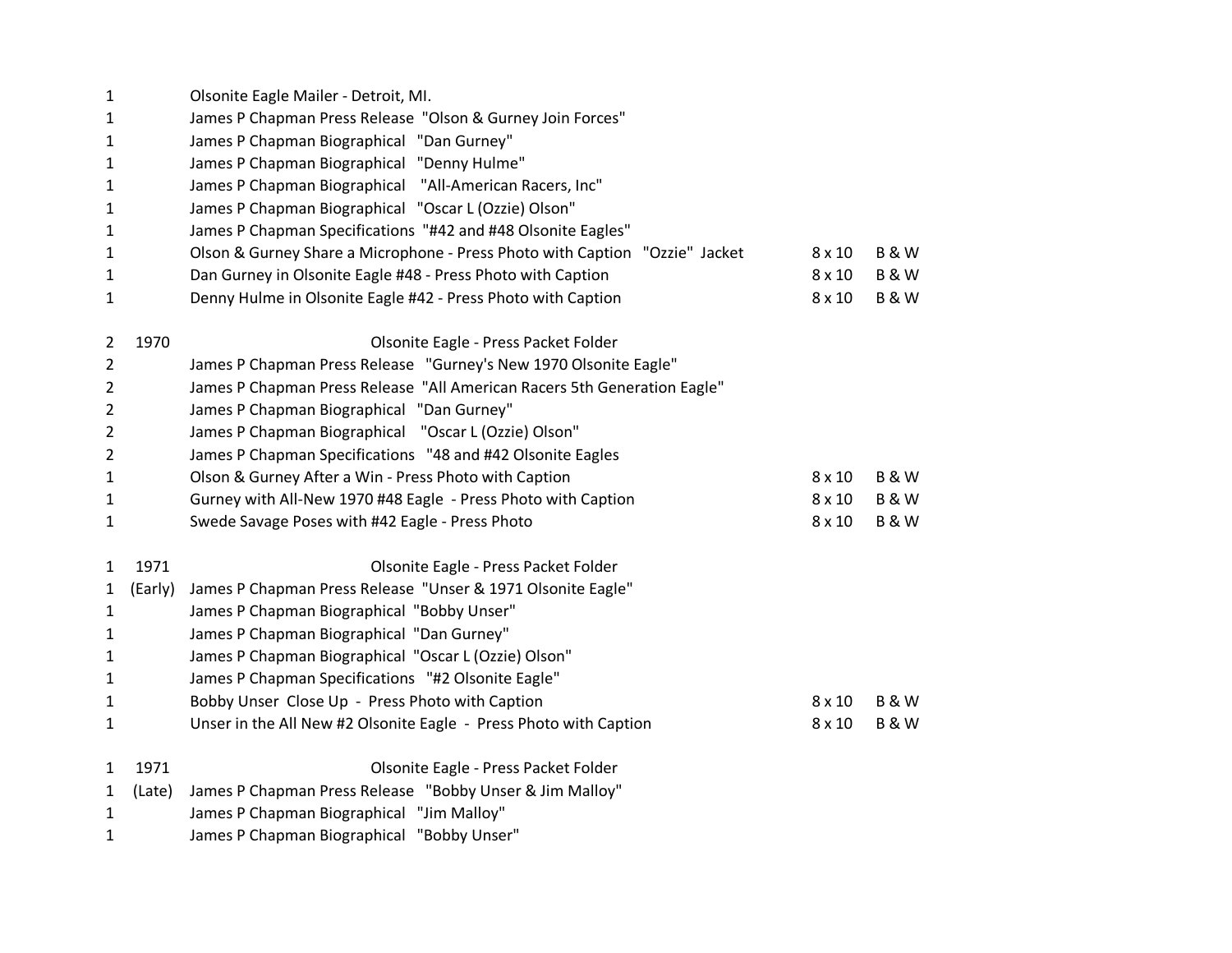| $\mathbf{1}$   |      | James P Chapman Biographical "Dan Gurney"                                          |               |                |
|----------------|------|------------------------------------------------------------------------------------|---------------|----------------|
| 1              |      | James P Chapman Biographical Oscar L (Ozzie) Olson"                                |               |                |
| 1              |      | James P Chapman Biographical "Wayne Leary - Chief Mechanic Car #2"                 |               |                |
| $\mathbf{1}$   |      | James P Chapman Biographical "Rouem (Haf) Haffenden - Chief Mechanic Car #42"      |               |                |
| $\mathbf{1}$   |      | James P Chapman Biographicals "Crew Members for Olsonite Eagles #2 and #42"        |               |                |
| 1              |      | James P Chapman Specifications "Olsonite Eagle #2"                                 |               |                |
| 1              |      | Bobby Unser in Car #2 - Press Photo with Caption                                   | $8 \times 10$ | <b>B&amp;W</b> |
| $\mathbf{1}$   |      | Ozzie Chats with Bobby - Press Photo with Caption                                  | $8 \times 10$ | <b>B&amp;W</b> |
| $\mathbf{1}$   |      | Wayne Leary & Bobby Unser with Car #2 - Press Photo with Caption                   | $8 \times 10$ | <b>B&amp;W</b> |
| $\mathbf{1}$   |      | Bobby Unser Close Up - Press Photo with Caption                                    | $8 \times 10$ | <b>B&amp;W</b> |
| $\mathbf{1}$   |      | Jim Malloy and Haf Haffenden - Press Photo with Caption                            | $8 \times 10$ | <b>B&amp;W</b> |
| $\mathbf{1}$   |      | Jim Malloy in Olsonite Eagle #42 - Press Photo with Caption                        | $8 \times 10$ | <b>B&amp;W</b> |
| $\mathbf{1}$   |      | Jim Malloy in Car #42 Close Up - Press Photo with Caption                          | $8 \times 10$ | <b>B&amp;W</b> |
|                |      |                                                                                    |               |                |
| 1              | 1972 | Olsonite Eagle - Press Folder "The Olsonite Division of Swedish Crucible Steel Co" |               |                |
| $\mathbf{1}$   |      | Detroit Free Press "\$10 Million Fire Destroys Plant" Olsonite Recovery Story      |               |                |
| $\mathbf{1}$   |      | USAC May 8 1972 - The "500" Daily                                                  |               |                |
| $\mathbf{1}$   |      | USAC May 9 1972 - The "500" Daily                                                  |               |                |
| $\mathbf{1}$   |      | James P Chapman Press Release "Olsonite Eagle - New for '72"                       | $8 \times 10$ | <b>B&amp;W</b> |
| $\overline{2}$ |      | James P Chapman Biographical "Oscar L (Ozzie) Olson                                | $8 \times 10$ | <b>B&amp;W</b> |
| $\mathbf{1}$   |      | James P Chapman Biographical "Dan Gurney"                                          | $8 \times 10$ | <b>B&amp;W</b> |
| $\mathbf{1}$   |      | Olson, Unser & Car #6 at AAR - Press Photo with Caption                            | $8 \times 10$ | <b>B&amp;W</b> |
| $\mathbf{1}$   |      | Ozzie Olson & Bobby Unser at All American Racers - Press Photo with Caption        | $8 \times 10$ | <b>B&amp;W</b> |
| $\mathbf{1}$   | 1973 | Olsonite Eagle - Press Folder "The Olsonite Division of Swedish Crucible Steel Co" |               |                |
| $\mathbf{1}$   |      | James P Chapman Press Release "Three Eagles on the Starting Line"                  |               |                |
| 1              |      | James P Chapman Press Release "David Klym - Dallenbach Chief Mechanic"             |               |                |
| $\mathbf{1}$   |      | James P Chapman Biographical "Bobby Unser"                                         |               |                |
| $\mathbf{1}$   |      | James P Chapman Biographical "Jerry Grant"                                         |               |                |
| $\mathbf{1}$   |      | James P Chapman Biographical "Wally Dallenbach"                                    |               |                |
| $\mathbf{1}$   |      | James P Chapman Biographical "Dan Gurney"                                          |               |                |
| $\mathbf{1}$   |      | James P Chapman Biographical "Wayne Leary"                                         |               |                |
| $\mathbf{1}$   |      | James P Chapman Biographical "Rouem (Haf) Hafenden"                                |               |                |
| $\mathbf{1}$   |      | James P Chapman Biographical "John Miller"                                         |               |                |
|                |      |                                                                                    |               |                |